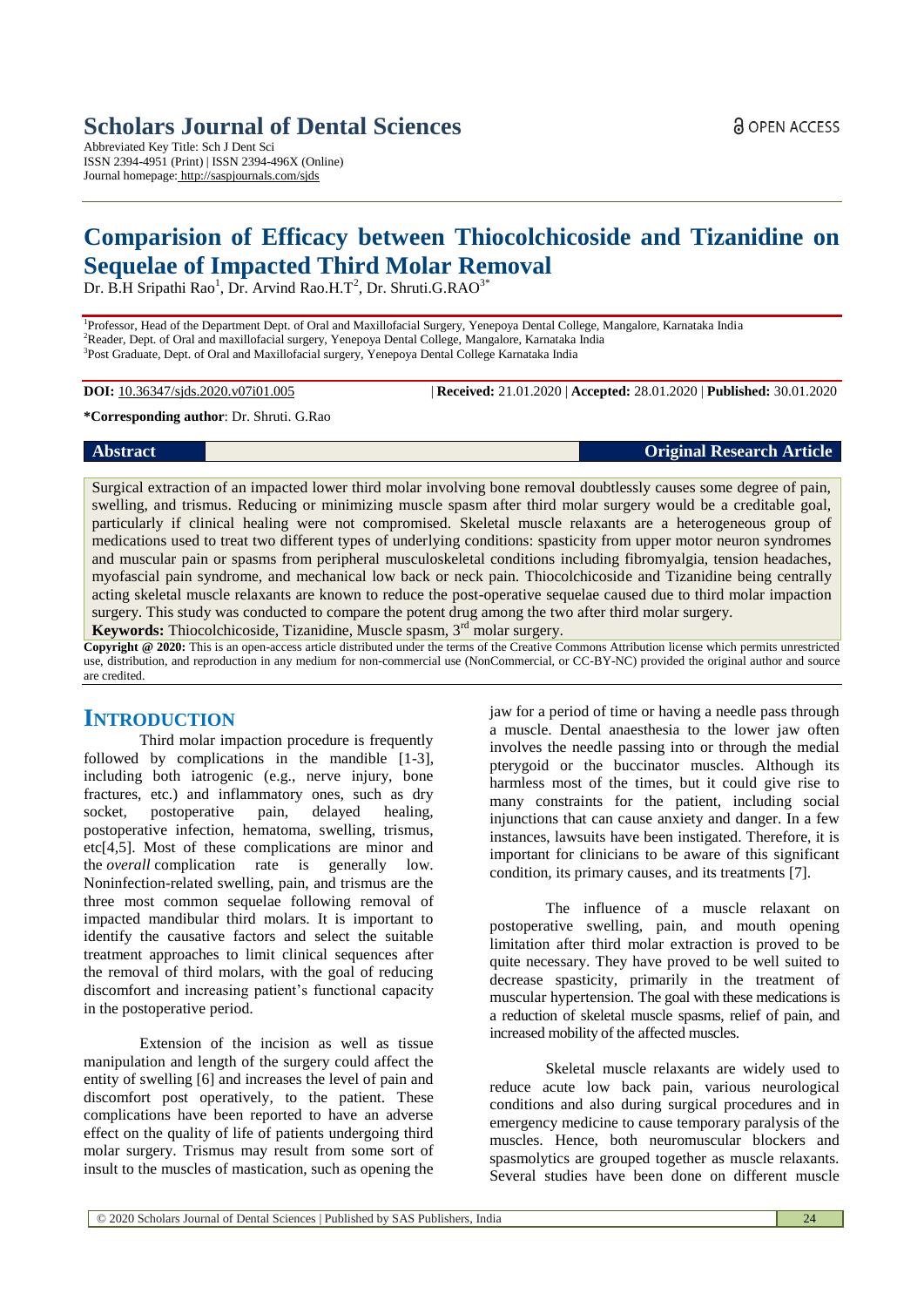relaxants in oral surgery, post third molar impaction[8] and acute myofascial pain syndrome [9] etc. However, the results were quite satisfactory in few studies and also equally ambiguous in few others.

Thiocolchicoside and tizanidine, two centrally acting skeletal muscle relaxants are expected to reduce these post-operative complications and discomfort. The following study is based on the comparision of the efficacy of these particular skeletal muscle relaxants in the sequelae of  $3<sup>rd</sup>$  molar impaction.

It has been shown previously that thiocolchicoside induces muscle relaxation without any subjective or objective sedative side effect [10]. In experimental models, thiocolchicoside was also found to possess analgesic and anti-inflammatory activities, and in a pharmaco-EEG study, thiocolchicoside was also shown to be devoid of any sedation [11]. Clinical trials have demonstrated that the therapeutic efficacy of thiocolchicoside is associated with a good level of safety and sedation was rarely reported.

Previous studies in the treatment of acute low back pain, and other conditions involving painful muscle spasm have shown Tizanidine to be effective as monotherapy and in combination with non-steroidal anti-inflammatory drugs (NSAIDs)[12]. Results of the studies show that Tizanidine is effective in relieving painful muscle spasm, is safe and well tolerated. The findings confirm the significant improvement in muscle spasm and other pain parameters by using Tizanidine as a monotherapy [13-15].

Various pharmacological methods are known and being followed to reduce the pain, swelling and trismus caused due to impacted tooth removal. Skeletal muscle relaxants are one among them. Taking this into consideration, this study is planned to know and compare the efficacy of the two widely used muscle relaxants, Thiocolchicoside and Tizanidine in oral surgery, post third molar impaction surgery.

#### **MATERIALS & METHODS**

This study entailed the use of the two different skeletal muscle relaxants for two groups of patients after the removal of mandibular impacted third molar.

#### **Source of data**

Thirty healthy adult patients between the age group of 18-30 years reported to the department of oral and Maxillofacial surgery, yenepoya dental college with impacted mandibular third molars, willing for prophylactic removal of the tooth were selected and taken up for the study.

## **INCLUSION CRITERIA**

- Only healthy patients between 18-30 years of age will be included in the study.
- Patient consenting to the study protocol.
- Patient having Pell & Gregory's position B&C will be included in the study based on radiographic interpretation.
- Any bony impacted third molar tooth removal which lasts for more than 30minutes.

### **EXCLUSION CRITERIA**

- Patients with systemic disease that could influence healing via metabolic bone disease, endocrinal disease would be excluded.
- Patients with any kind of past Medical or Drug histories contraindicating the use of the study medication.
- Patient with current signs and symptoms of acute infection or pain.
- Patients on use of antibiotics and or analgesics within the 48 hour period before the surgery.
- Patients who are contraindicated for radiograph.
- Pregnant and lactating mothers.

### **METHOD AND COLLECTION OF DATA**

The patients in this study were divided into two groups Group A- Tizanidine (Sirdalud) 2mg was administered. Group B- Thiocolchicoside (Myoril) 4mg was administered.

### **METHODOLOGY**

Written informed consent was obtained and a patient questionnaire was filled out by the investigator at least 24 hours before surgery. Demographic data such as the subject's age, gender, health history and current medications were recorded. The difficulty of the removal procedure was evaluated pre operatively according to Pedersons scale on each panoramic radiograph.

The standardized operation procedure was followed by the surgeons in the outpatient setting at the Department of Oral & Maxillofacial Surgery under local anaesthesia (2% lignocaine hydrochloride with adrenaline in 1:80,000 dilutions) without premedication or sedation. In our surgical procedure, hand piece used was sterilized, in a steam autoclave. Copious irrigation using cold saline or distilled water was done to prevent heating of bone and subsequent bone necrosis since; cooling the bone by way of irrigation will also reduce the postoperative pain and edema. The use of a high vacuum suction to clear the surgical site while irrigation is used cannot be over emphasized.

Buccal guttering technique was followed in our procedure. The buccal cortex contributes greatly to the strength of the mandible. Hence buccal bone removal should be kept to minimum to avoid weakening of the mandible and subsequent fracture. The bone on the buccal and the distal aspect of the impacted tooth was removed down to the level of the cervical line. Further bone removal if required was done in a manner not detrimental to the strength of mandible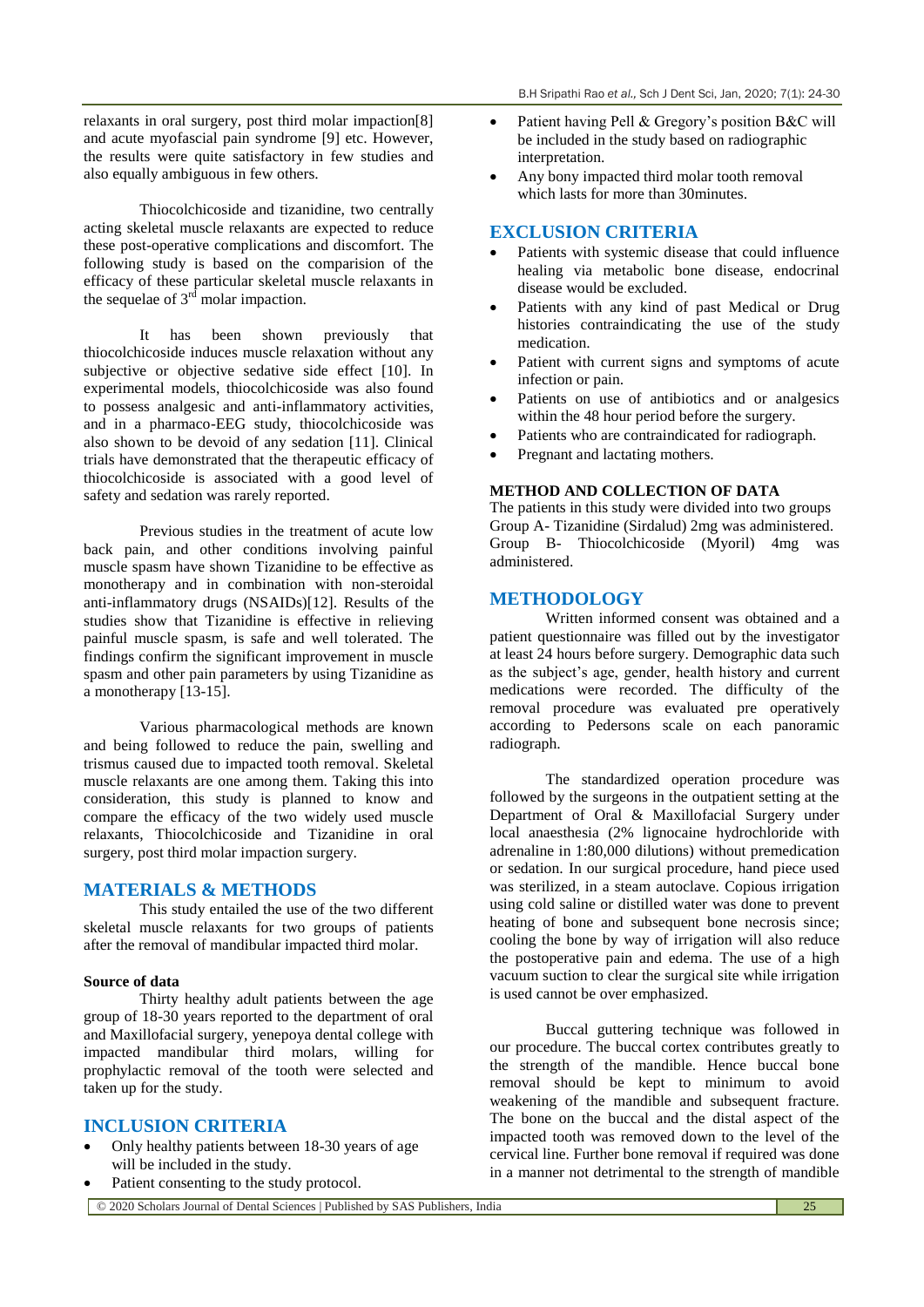and at the same time not sacrificing the efficiency of surgery. This was achieved by drilling a deep vertical gutter alongside the buccal aspect and if required on the distal aspect of the tooth. This 'guttering method' ensured that the height of the buccal plate was maintained without weakening the mandible and at the same time adequate space was created around the tooth to permit its free movement.

Bone covering the mesial aspect of the impacted tooth was also removed by this method. Drilling in the region of the mesial surface of impacted tooth was kept to the minimum to avoid damage to the distal aspect of the adjacent second molar. While removing bone on the distolingual aspect extreme care was taken to protect the lingual nerve from bur by way of proper retraction. It is advisable not to remove any bone on the lingual aspect due to the likelihood of damage to the lingual nerve. A variety of burs were used to remove bone, but the most commonly used were the #8 round bur and a #703 fissure bur.

Closure was done using non resorbable 3-0 black braided silk sutures and no cold dressing in the form of ice pack were given as they are known to decrease the edema and the resultant post-operative swelling.

#### **Post-Operative Medications**

Protocol for all patients included prescription of 500 mg of Amoxicillin every 8 hours for 5 days and 50 mg diclofenac sodium every 8 hours for 3days. In addition to the standard medication, the Group A (15 patients) were prescribed 2mg tizanidine (Sirdalud) orally twice daily for 3 days and Group B (15 patients) were prescribed 4 mg of thiocolchicoside(Myoril) orally twice daily for 3 days.

Postoperative information advised to the patients included, not to drive a vehicle or any other active physical exertions for next 3 days. Patients were recalled for follow-up on days 1, 3 and 7 after surgery.

#### **Pre-operative Parameters**

- Pain according to 10 cm Visual analogue scale was recorded.
- According to Amin and Laskin [29] Horizontal distance (distance between the lower attachments of the ear lobe to the corner of the mouth) and Vertical distance (Distance between the angles of the mandible to the outer canthus of the eye) were measured by means of a thread and a measuring tape.
- Maximum mouth opening (distance between the incisal edges of the upper and lower incisors) was measured.

#### **Intra Operative Parameters**

Time taken for the surgery was recorded right from the start of incision placement till the tooth was completely out of the socket.

#### **Post-Operative Parameters**

All postoperative data were recorded. At every appointment the presence of paresthesia, fatigue or infectious complications were noted, and patients were examined on the main variables of trismus, pain and the presence of swelling.

Pain intensity was assessed on a 100mm visual analogue scale (VAS) by placing a mark between the end points of 0mm indicating no pain and 100 mm indicating unbearable pain.

Extraoral swelling was assessed by measuring using a thread from tragus to the corner of the mouth (posteroanteriorly) and from lateral canthus of the eye to the lower border of mandible (superioinferiorly) on day 1, 3 and 7 posts operatively.

The maximum mouth-opening ability was assessed by measuring the maximum interincisal distance at every postoperative appointment.

On day 7 patients were asked to evaluate the effects of the medication with regard to trismus, swelling, and pain on a 5-point scale. The scale categories are: 0: poor; 1: fair; 2: good; 3: very good; and 4: excellent.

#### **RESULTS**

Following completion of the clinical study on the patients, the measurements and data taken from all the patients were tabulated for statistical studies following decoding of the drugs used. The various aspects of the studies were tabulated and compared. Following are the results and observations noted.

#### **PAIN**

On comparing the reduction in pain from  $1<sup>st</sup>$ post-operative day to  $3<sup>rd</sup>$  post-operative day, between thiocolchicoside and tizanidine, we found there was no significant difference between the two, but mean increase in pain was more in thiocolchicoside(5.533) when compared to tizanidine  $(5.133)$ .

On comparing the reduction in pain from  $1<sup>st</sup>$ post-operative day to  $3<sup>rd</sup>$  post-operative day, we found that there was no significant difference between the two, but mean increase was more in thiocolchicoside(4.133) when compared to tizanidine (3.933).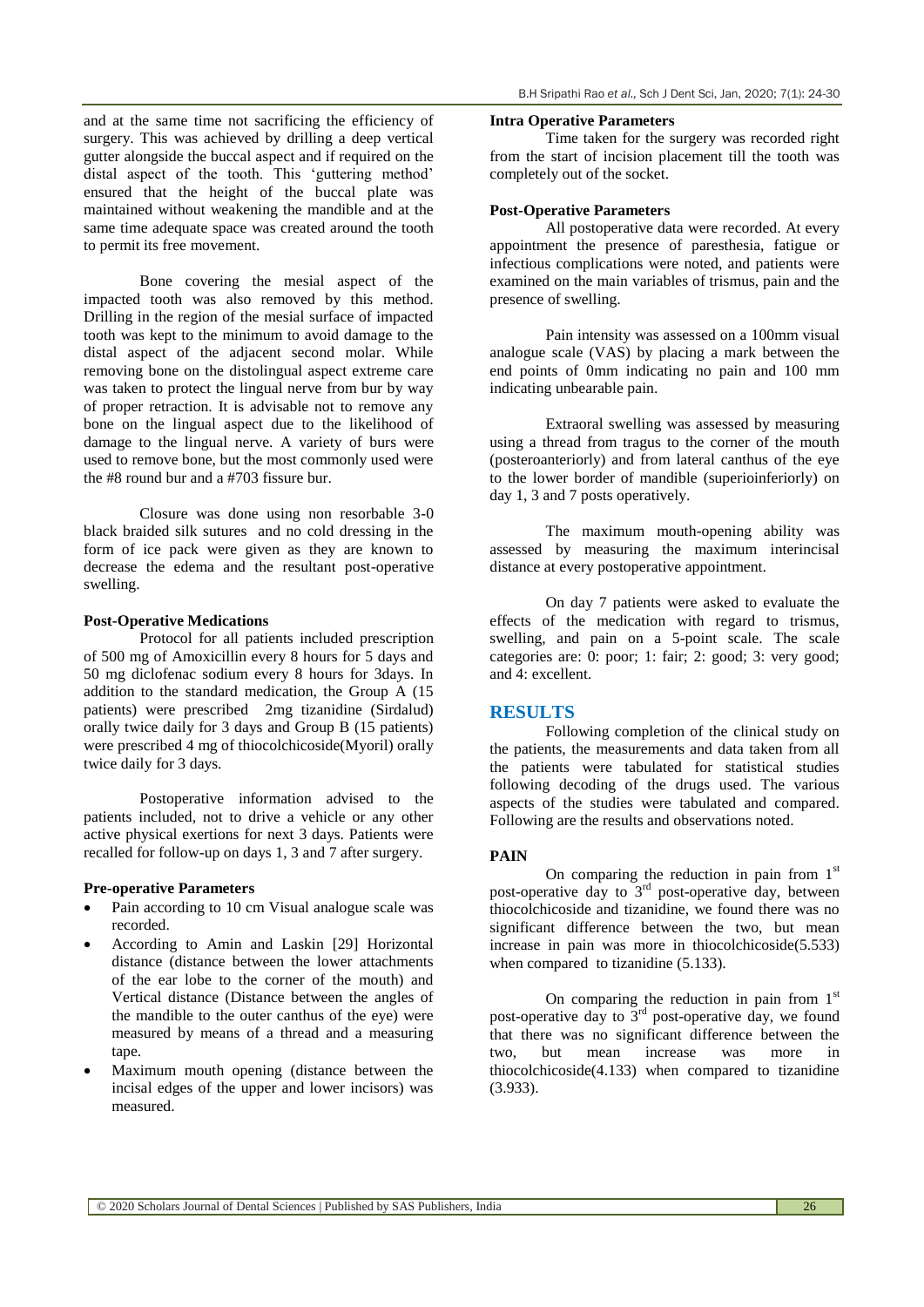On Comparing the reduction of pain from  $1<sup>st</sup>$ post-operative day to  $7<sup>th</sup>$  POD, we found that there was no significant difference between the two, but mean increase was slightly more in thiocolchicoside (2.866) when compared to tizanidine (2.733)

#### **SWELLING**

On comparing the percentage of swelling from pre-operative day to  $1<sup>st</sup>$  post-operative day between thiocolchicoside and tizanidine, we found that the swelling was more in tizanidine(127.46) when compared to thiocolchicoside (122.13) in horizontal reading. In vertical reading also, swelling was more in tizanidine(126.06) when compared to thiocolchicoside (121.06)

On comparing the percentage of swelling from 1<sup>st</sup> post-operative day to 3<sup>rd</sup> post-operative day of thiocolchicoside and tizanidine, we found that the swelling was more in tizanidine (125.33) when compared to thiocolchicoside (120.4) in horizontal reading. In vertical reading also, swelling was more in tizanidine (124.2) than thiocolchicoside (118.66).

From  $3^{\text{rd}}$  post-operative day to  $7^{\text{th}}$  postoperative day of thiocolchicoside and tizanidine, there was no significant difference between the two drugs in reduction of the swelling. However, swelling was more in tizanidine(122.86) when compared to thiocolchicoside (116.86) in horizontal reading. In vertical reading also, swelling was more in tizanidine (122.13) than thiocolchicoside (116).

#### **TRISMUS**

On comparing the mean value of the mouth opening in patients from pre-operative day to  $1<sup>st</sup>$  postoperative day, we found that there was no significant difference between the two, but the mean was more for tizanidine(32) when compared to thiocolchicoside (29.33).

On comparing the mean value from  $1<sup>st</sup>$  postoperative day to  $3<sup>rd</sup>$  post-operative day, we found that there was no significant difference between the two, but the mean was more for tizanidine(38.33) when compared to thiocolchicoside (34.53).

On comparing the mean value of the mouth opening in patients from  $3<sup>rd</sup>$  post-operative day to  $7<sup>th</sup>$ post-operative day, we found that there was no significant difference between the two , but the mean was more for tizanidine(42.8) than thiocolchicoside (38.33).

#### **DISCUSSION**

Innumerable patients undergo surgical procedures in the department of oral and maxillofacial surgery throughout the world each year. Impaction of the mandibular third molar is a common condition giving rise to symptoms which necessitate its removal.

Literature shows that the most common complications after surgical removal of mandibular third molars are pain, trismus and swelling [16, 17].

The factors contributing to the post-operative morbidity are many, but the most important one is the trauma from bone cutting as the procedure involve significant bone cutting, which was carried out by rotary cutting instruments (like surgical bur). The major step in removal of an impacted  $3<sup>rd</sup>$  molar is to remove the bone around the impacted tooth. The amount of bone removal varies with the depth of impaction. As stated above in the inclusion criteria, our study included teeth with pell & Gregory position B & C, and also any bony impacted tooth which lasts for more than 30 minutes. The bone removal around the impacted tooth can be accomplished either by the use of a bur, or a chisel and mallet or a combination of the two methods. Whatever may the method used (which may be of individual preference), the aim is to remove sufficient amount of bone to free the tooth from obstruction and to provide a point of application for the elevator.

Electric drill (micromotor and handpiece) is considered the instrument of choice in the present day impaction surgery. It has the advantage of rapid bone cutting with minimal discomfort to the patient. "Guttering method was used in our study which is a technique in which a deep vertical gutter using a bur is made alongside the buccal aspect and if required on the distal aspect of the tooth too. Thoma[18] and Archer[19] using buccal bone cutting, mentioned that swelling was a known complication of third molar surgery. The presence of swelling or infection causes spasm of muscle leading to trismus. Bleeding can be attributed to two factors primarily due to the dislodgment of clot and secondary due to infection [18- 20].

Traditionally post-operative sequelae are treated by health professionals, using various drugs like analgesics and anti-inflammatory drugs. Pharmacological strategies for minimizing the clinical manifestations of surgical trauma are often directed towards blocking the formation or inhibiting the effects of the biochemical mediators of acute inflammation.

Pain, being subjective criteria is difficult to assess. It is difficult to measure pain, partly because it is usually accompanied by another sensation and partly because the reaction component affects the judgement of pain regardless of the intensity of the stimulus. Pain after minor oral surgical procedure, is expected after local anaesthetic action has weaned off, and previous trials conducted by Linden Seymour *et al*. [21] have concluded that maximum intensity of pain occurs in the first 12 hours. The post-operative pain experience in patients depends on a variety of factors and it will increase between the post-operative days 1 and 3 after

© 2020 Scholars Journal of Dental Sciences | Published by SAS Publishers, India 27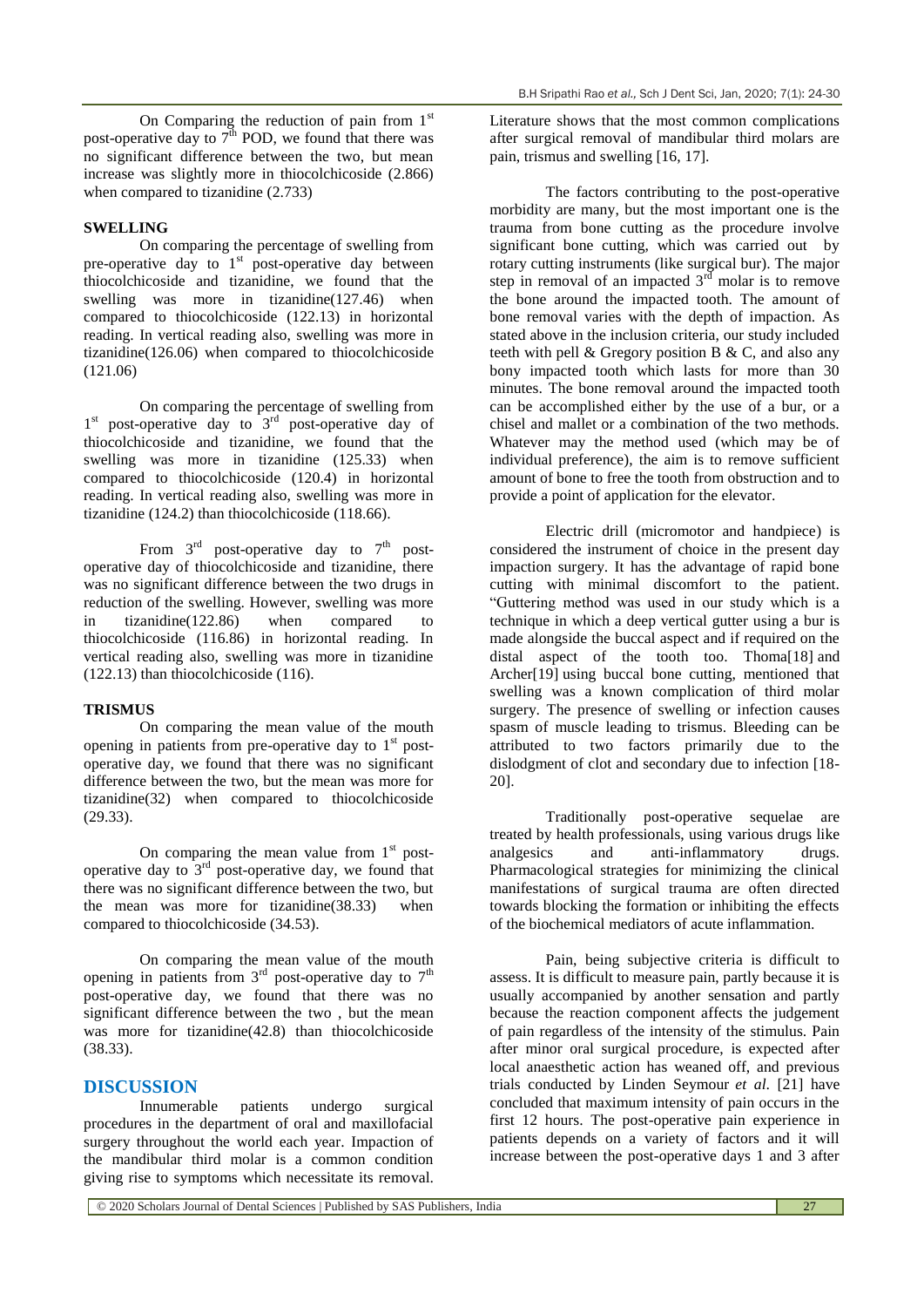B.H Sripathi Rao *et al.,* Sch J Dent Sci, Jan, 2020; 7(1): 24-30

which symptoms subside gradually within one week [22].

Linden *et al*. [21] described that the visual analogue scale was more sensitive and a better measure of the magnitude of pain. Investigations using visual analogue scale showed that patients preferred a horizontal scale as opposed to vertical scale. In our study we used a verbal analogue scale to measure the intensity of pain at various stages in the post-operative period. The recording of pain was very simple; however accuracy of intensity of pain given by each patient might slightly differ depending upon the pain threshold of each individual. Hence there can be a marginal difference in the prediction of intensity of pain.

After analysing the pain intensity in both the groups of patients receiving thiocolchicoside as well as tizanidine, no significant difference was noted between both the drugs in reducing the intensity of pain. However a marginal percentage difference was noted where patients receiving tizanidine had a slight edge over the other group of patients receiving thiocolchicoside. However, this difference was not very significant. Pain was high on First post-operative day and gradually decreased from post-operative day 3 to post-operative day 7 in both the groups.

Post-operative swelling is due to the combined action of the inflammatory mediators which induce vasodilation and increased vascular permeability. Swelling is may be because electric driven instruments generates a certain amount of heat and onwards transmission force enough to drive the bone particles deeper to bony canaliculi [23]. Another reason for swelling is, may be because of the inability to achieve complete sterilization of bur and hand piece assembly, which lead to cross infection and brushing of surrounding tissues [20]. It is likely that the postoperative swelling contributes considerably to the pain because of increased tension in the tissues.

An absolute determination of an increase in volume of the maxillofacial area both intraorally and extraorally in a large group of patients cannot be achieved with simple mean. In some investigations, the swelling of the cheek is measured directly by means of a standard plastic tape measure or by callipers. The accuracy is rather variable. Using ultrasound, however, it is possible to assess directly the increase in the distance between the mucosa and the skin surface produced by the edema. Besides ultrasonography, alternative methods used to document soft tissue swellings are visual analog scales, photographs and facebows[24-27]. The disadvantage is that these methods offer merely an indirect assessment of swelling on the skin surface. Some investigators also regard computed tomographic documentation as an objective method of determining post-operative soft tissue swelling. However, this method is too complicated and

expensive for a routine post-operative use to check the progress of swelling.

According to Oliver Ristow *et al*. [27], Swelling was assessed with a five-line measurement using a standard plastic tape measure (accuracy 0.5 mm) placed in contact with the skin:

**(LINE A)** - Most posterior point tragus to most lateral point lip commissure

**(LINE B) -** Most posterior point tragus to pogonium

**(LINE C) -** Most posterior point tragus to lateral canthus of the eye

**(LINE D) -** Lateral canthus of the eye to most inferior point angle of the mandible

**(LINE E) -** Most inferior point angle of the mandible to middle of the nasal bone

The mean sum of the five measurements was taken as the final assessment of swelling [28]. In our study, we have used the technique advocated by Amin and Laskin[29] for measuring the extra oral swelling in horizontal and vertical directions. It is a very simple method to measure the extra oral swelling between the fixed points which are, horizontally from tragus of the ear to the corner of the lip and in vertical direction from lateral canthus of the eye to the angle of the mandible, but this technique fails to give any indication regarding mediolateral dimension of intraoral swellings that occurs following  $3<sup>rd</sup>$  molar surgeries.

Both the horizontal and vertical dimensions of the swelling increased in patients who were administered tizanidine when compared to the group which were given thiocolchicoside. Swelling in the horizontal dimension increased slightly from postoperative day 1 to post-operative day 3 with respect to the group which was administered thiocolchicoside and then gradually decreased from post-operative day 3 to post-operative day 7. Whereas, vertical readings of the swelling decreased gradually from post-operative day 1 to 7 in both the groups.

A prophylactic course of antibiotics was given to all the patients to avoid any possibility of infection which otherwise might contribute in exaggerating the post-operative sequelae.

Trismus limits the mouth opening in an attempt to prevent additional trauma or pain. In addition to this, pain, inflammatory edema and trauma to muscle also contribute to the severity of trismus. If we are able to control the above factors by pharmacological means, trismus will improve with the reduction of pain and inflammatory edema. However, in some cases it might persist for a longer period which could be due to direct trauma to the muscle fibres or due to secondary infection.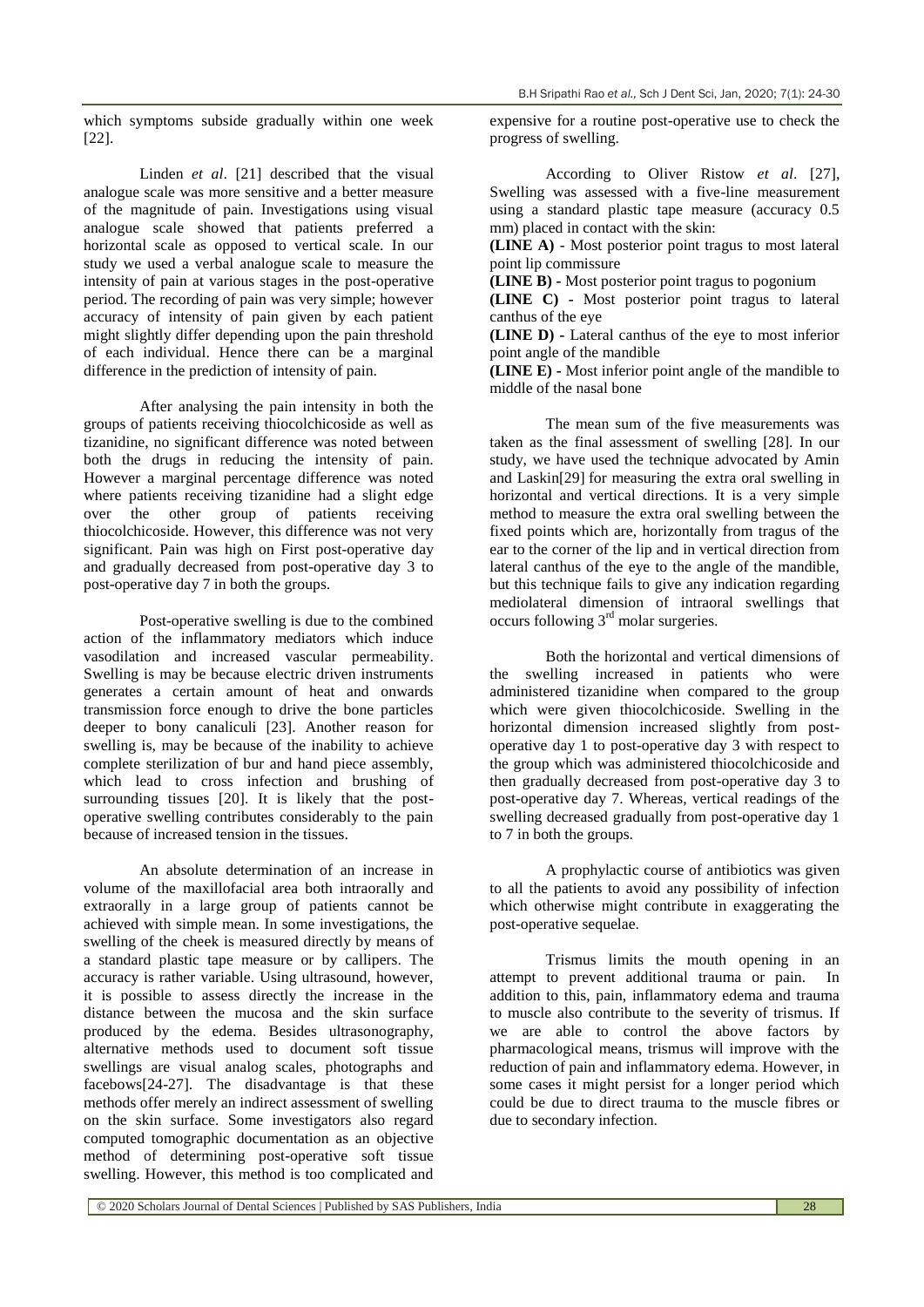Most clinicians endorse the idea that muscle pain induces some degree of muscle hyperactivity, which can in turn cause more pain. Although pain in a local area does mandatorily induce tightening of the surrounding muscles, sometimes the opposite is true. Pain may inhibit rather than facilitate reflex contractile activity, so the decision to treat a patient with a muscle relaxant should not be based solely on pain but also on physical signs that include muscle tightness and/or taut bands. Unfortunately, there is very little evidence-based medicine available to guide the choice of a medication for an acute, uncomplicated musculoskeletal disorder since only a limited number of high qualities, randomized controlled trials, provide evidence of the effectiveness of muscle relaxants. As mentioned previously, the distinction between antispasticity drugs and muscle relaxants is based not on their site of action (e.g., central vs. peripheral) since most of these drugs act centrally, but on their relative ability to suppress upper and lower motor neuron activity., muscle relaxants are typically used in conditions with minor skeletal muscle spasms such as a tight, sore, and stiff muscle since they are better tolerated, with relatively fewer adverse events [30].

In our study, we have used two centrally acting skeletal muscle relaxants for their effects on decreasing muscle spasm and trismus which causes reduced mouth opening. Trismus is basically measured by noting the maximum inter incisal distance. This can be measured either by a scale or a vernier calliper.

The Group which was administered thiocolchicoside exhibited less mouth opening when compared to the group with tizanidine. The difference gives us a clear indication that tizanidine decreases the trismus significantly. Mouth opening improved effectively over  $3<sup>rd</sup>$  and  $7<sup>th</sup>$  post-operative day in all the patients irrespective of the drug administered.

#### **CONCLUSION**

In our study we have compared the efficacy between two skeletal muscle relaxants, Thiocolchicoside and Tizanidine in reducing the postoperative sequelae such as pain, swelling and trismus. We have arrived to a conclusion that there is no significant difference between the two drugs in reducing the pain, swelling and trismus. Both Tizanidine and Thiocolchicoside are proved to be helpful in reducing the Post-operative discomfort levels in the patients after third molar impaction surgery. For a conclusive report, a further study with a large number of clinical cases with different clinical situations should be used to authenticate these values.

#### **REFERENCES**

1. Nordenram A. Postoperative complications in oral surgery. A study of cases treated during 1980. Swedish dental journal. 1983;7(3):109-14.

- 2. Heng CK, Badner VM, Clemens DL, Mercer LT, Mercer DW. The relationship of cigarette smoking to postoperative complications from dental extractions among female inmates. Oral Surg Oral Med Oral Pathol Oral Radiol Endod. 2007; 104:757–762.
- 3. El-Soud NA, El Shenawy H. A randomized double blind clinical study on the efficacy of low level laser therapy in reducing pain after simple third molar extraction. Maced J Med Sci. 2010;3:303– 306
- 4. Bui CH, Seldin EB, Dodson TB. Types, frequencies, and risk factors for complications after third molar extraction. J Oral Maxillofac Surg. 2003; 61:1379 1389.
- 5. Peñarrocha M, Sánchis JM, Saez U, Gay C, Bagán JV. Oral hygiene and postoperative pain after mandibular third molar surgery. Oral Surg Oral Med Oral Pathol Oral Radiol Endod. 2001; 92:260–264.
- 6. Strategies used to inhibit postoperative swelling following removal of impacted lower third molar Francesco Sortino1 and Marco Cicciù2 Dent Res J (Isfahan). 2011 Oct Dec; 8(4): 162–171
- 7. Dhanrajani PJ and Jonaidel O. Trismus: Aetiology, Differential Diagnosis and Treatment; Dent Update. 2002; 29: 88–94
- 8. Prediction of postoperative facial swelling, pain and trismus following third molar surgery based on preoperative variables Thiago de Santana-Santos, Jadson A. de Souza-Santos, Paulo R. Martins-Filho, Luiz C. da Silva, Emanuel D. de Oliveira e Silva, and Ana C. Gomes Med Oral Patol Oral Cir Bucal. 2013 Jan; 18(1): e65– e70. Published online 2012 Dec 10.
- 9. Neupert III EA, Lee JW, Philput CB, Gordon JR. Evaluation of dexamethasone for reduction of postsurgical sequelae of third molar removal. Journal of oral and maxillofacial surgery. 1992 Nov 1;50(11):1177-82.
- 10. Patat A, Klein MJ. Effects of acute and repeated doses of two muscle relaxants chlormezanone and thiocolchicoside, on vigilance and psychomotor performance of healthy volunteers.Hum Psychopharmacol. 1991; 6:285-92.
- 11. Janbroers JM. Review of the toxicology, pharmacodynamics and pharmacokinetics of thiocolchicoside, a GABA-agonist muscle-relaxant with anti-inflammatory and analgesic actions. Acta Ther. 1987; 13:221-50.
- 12. Role of muscle relaxant ( tizanidine) in painful muscle spasm" by Riaz ahmed sheikh, Khurrum siddique, Shirin mirza,Syeda fizza tauqir. Ann. Pak. Inst. Med.sci.2010;6(1):20-23.
- 13. Berry H, Hutchinson Dr: A Multicentre Placebo-Controlled Study in Practice to Evaluate Efficacy and Safety of Tizanidine in acute low back pain. J Int Mad Res.16:75, 1988.
- 14. Hutchinson DR, Daniels F, Jaga P: A Multinational Study to Evaluate the Effectiveness and